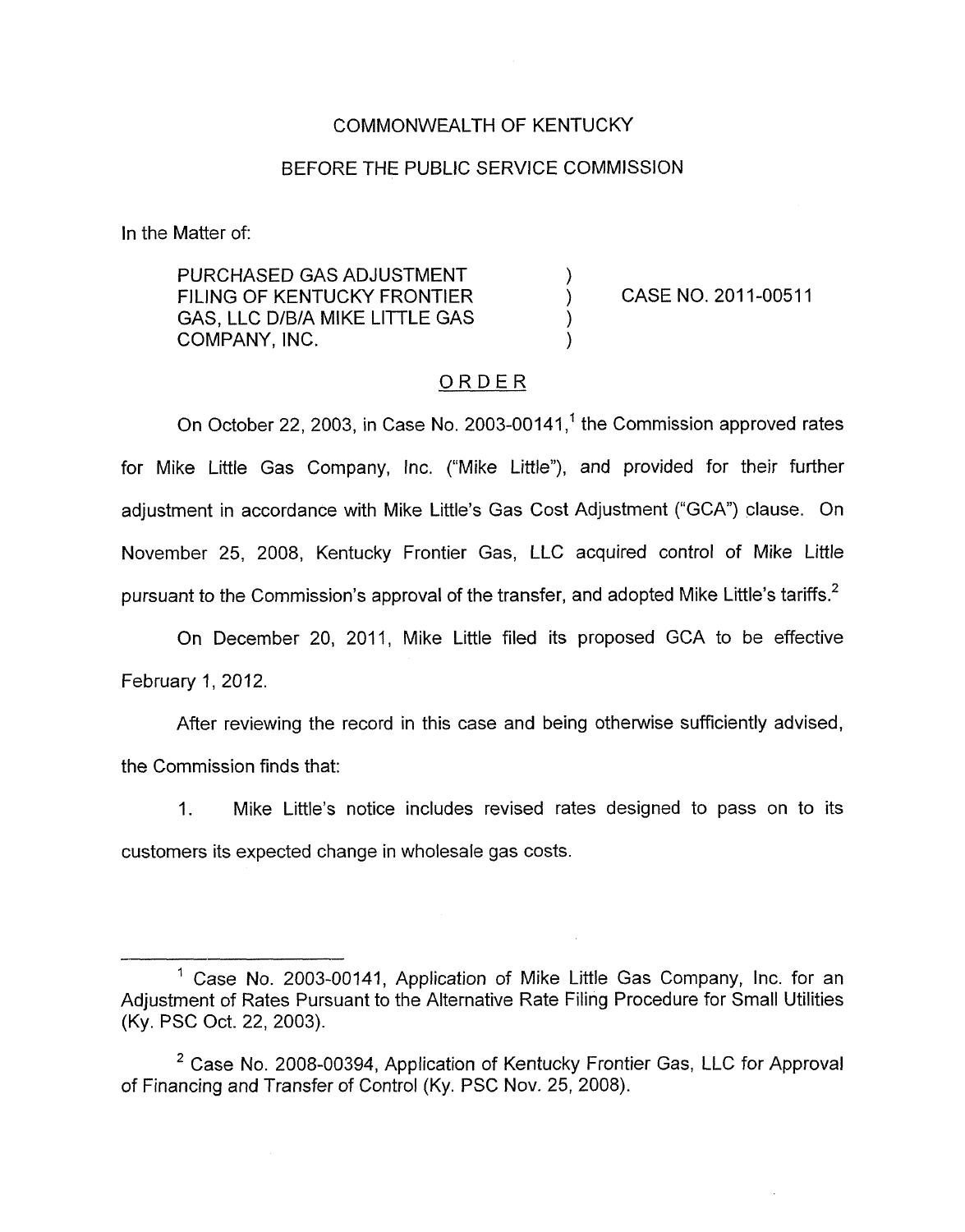2. Mike Little's notice sets out an Expected Gas Cost ("EGC'') of \$4.8266 per Mcf, which is a decrease of \$.8437 per Mcf from the previous EGC of \$5.6703 per Mcf.

3. Mike Little's notice sets out no current quarter Refund Adjustment (%A") and it had no RAs from previous quarters.

**4.** Mike Little's notice sets out a current quarter Actual Adjustment ("AA") of (\$1357) per Mcf. Mike Little's total AA of (\$5884) per Mcf is a decrease of \$.0178 per Mcf from the previous total AA of (\$.5706) per Mcf.

5. Mike Little's GCA rate is \$4.2382 per Mcf, which is a decrease of \$.8615 per Mcf from the previous rate of \$5.0997 per Mcf. Due to a spreadsheet rounding error, Mike Little proposed a GCA rate of \$4.2383 per Mcf.

6. The rates in the Appendix to this Order are fair, just, and reasonable, and should be approved for billing for service rendered by Mike Little on and after February 1, 2012.

IT **IS** THEREFORE ORDERED that:

1. The rates proposed by Mike Little are denied.

2. The rates in the Appendix attached hereto and incorporated herein are approved for billing for service rendered on and after February I, 2012.

3. Within 20 days of the date of this Order, Mike Little shall file its revised tariffs with this Commission setting out the rates approved herein and reflecting that they were approved pursuant to this Order.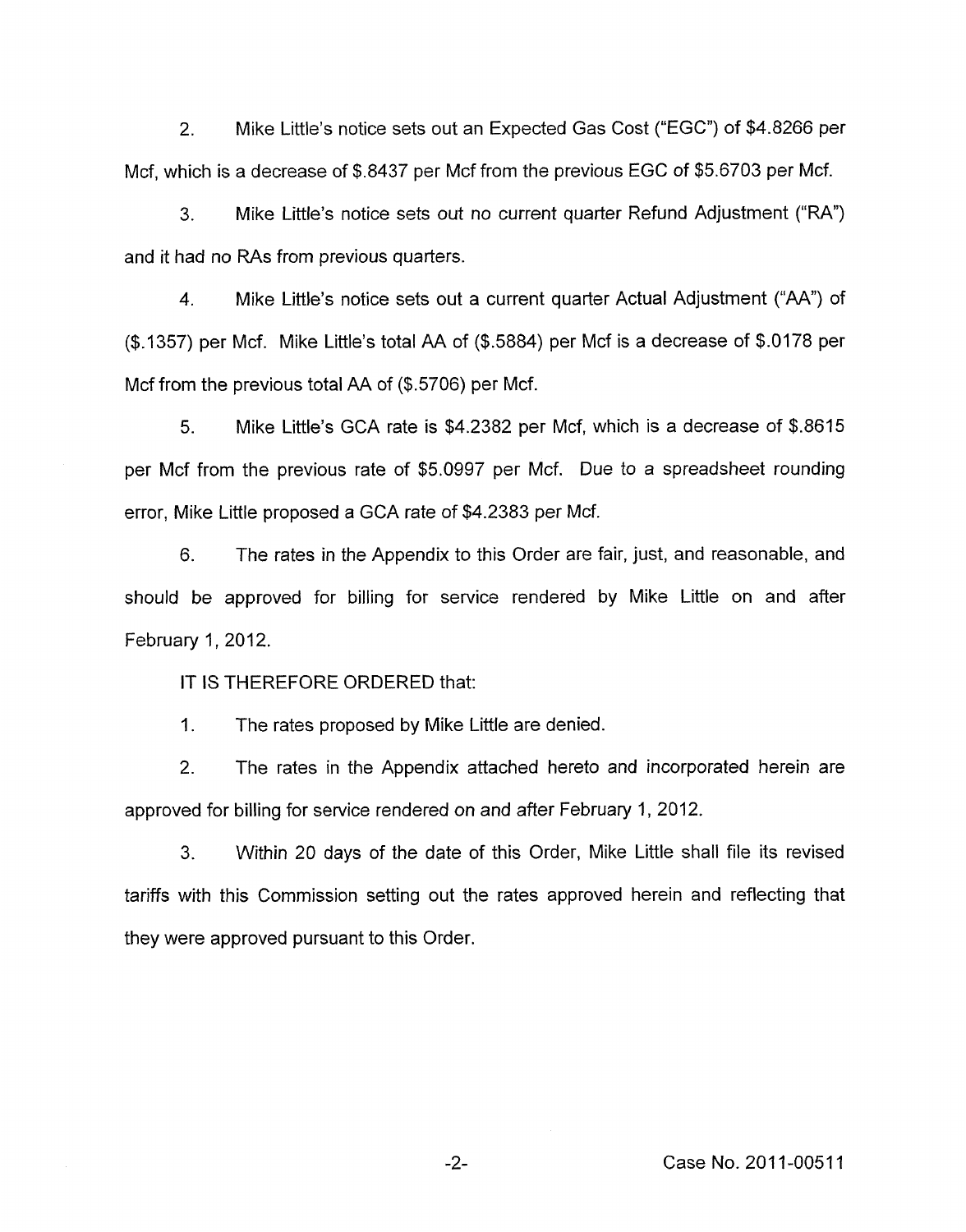By the Commission



ATTES<sub>1</sub>  $\overline{\text{b}}$ irector  $Exec$ ve

Case **No.** 201 1-0051 1

 $\bar{z}$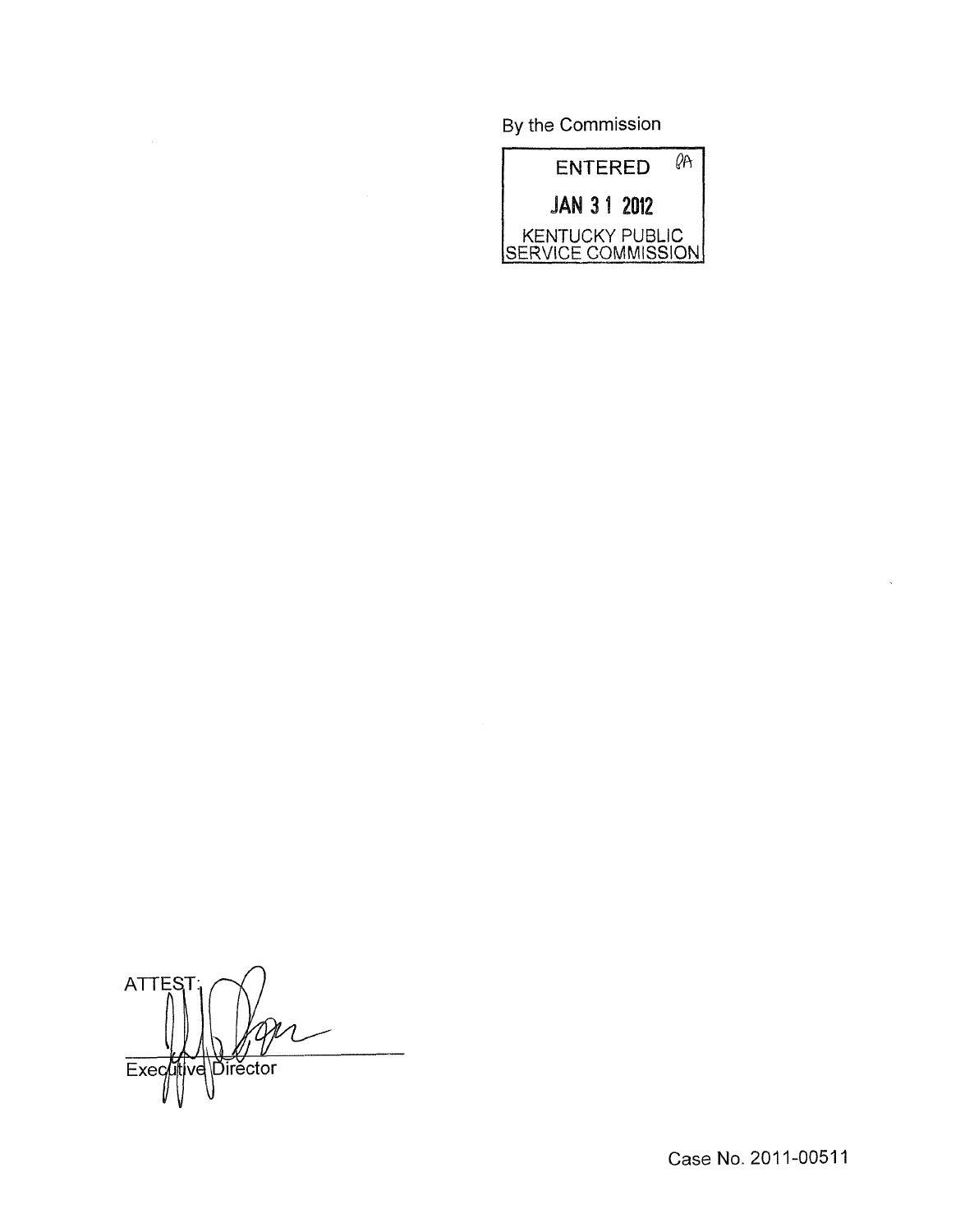## APPENDIX

# APPENDIX TO AN ORDER OF THE KENTUCKY PUBLIC SERVICE COMMISSION IN CASE NO. 2011-00511 DATED **JAN 3 1 2012**

The following rates and charges are prescribed for the customers in the area served by Mike Little Gas Company, Inc. All other rates and charges not specifically mentioned herein shall remain the same as those in effect under authority of the Commission prior to the effective date of this Order.

|                            | <b>Base Rate</b> | <b>Gas Cost</b><br>Recovery<br>Rate | Total    |
|----------------------------|------------------|-------------------------------------|----------|
| First 1 Mcf - Minimum Bill | \$5.50           | \$4.2382                            | \$9.7382 |
| Over 1 Mcf                 | \$4.3271         | \$4.2382                            | \$8.5653 |